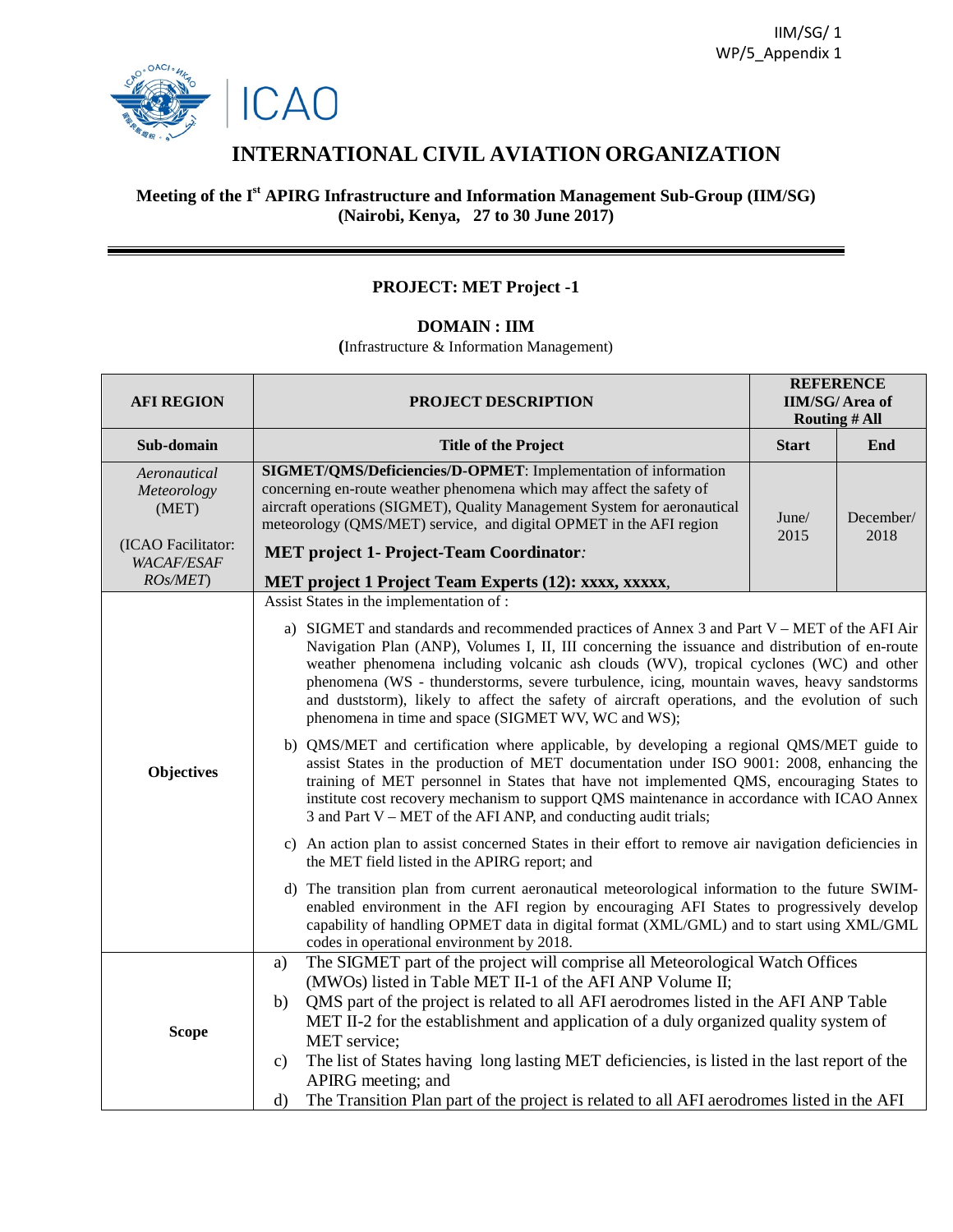| <b>AFI REGION</b>       | PROJECT DESCRIPTION                                                                                                                                                                                                                                                                                                                                                                                                                                                                                                                                                                                                             | <b>REFERENCE</b><br><b>IIM/SG/Area of</b><br><b>Routing # All</b> |     |  |  |  |  |  |
|-------------------------|---------------------------------------------------------------------------------------------------------------------------------------------------------------------------------------------------------------------------------------------------------------------------------------------------------------------------------------------------------------------------------------------------------------------------------------------------------------------------------------------------------------------------------------------------------------------------------------------------------------------------------|-------------------------------------------------------------------|-----|--|--|--|--|--|
| Sub-domain              | <b>Title of the Project</b>                                                                                                                                                                                                                                                                                                                                                                                                                                                                                                                                                                                                     | <b>Start</b>                                                      | End |  |  |  |  |  |
|                         | ANP Table MET II-2.                                                                                                                                                                                                                                                                                                                                                                                                                                                                                                                                                                                                             |                                                                   |     |  |  |  |  |  |
| <b>Metrics</b>          | SIGMET metric: Number of MWOs listed in AFI ANP Table MET II-1, with<br>a)<br>SIGMET procedures implemented by December 2017                                                                                                                                                                                                                                                                                                                                                                                                                                                                                                    |                                                                   |     |  |  |  |  |  |
|                         | QMS metrics: Number of MET Provider States listed in AFI ANP Table MET II-2, with<br>b)<br>QMS/MET certified or recertified by December 2018                                                                                                                                                                                                                                                                                                                                                                                                                                                                                    |                                                                   |     |  |  |  |  |  |
|                         | c) Deficiency metrics: Number of identified States in APIRG/20 report, with MET<br>deficiencies removed by December 2018                                                                                                                                                                                                                                                                                                                                                                                                                                                                                                        |                                                                   |     |  |  |  |  |  |
|                         | d) Transition Plan metrics: Number of AFI States implemented OPMET data in digital<br>d)<br>format (XML/GML) by December 2018                                                                                                                                                                                                                                                                                                                                                                                                                                                                                                   |                                                                   |     |  |  |  |  |  |
| Goals                   | Meteorological information supporting enhanced operational efficiency and safety                                                                                                                                                                                                                                                                                                                                                                                                                                                                                                                                                |                                                                   |     |  |  |  |  |  |
| <b>Strategy</b>         | All tasks will be carried out by MET experts nominated by AFI States participating in the project, led by<br>the Project-Team Coordinator and under the supervision of the BO-AMET PFF Project Facilitators<br>(ROs/MET, Dakar and Nairobi) through the "GoTo' Meeting" tool. Upon completion of the tasks, the<br>results will be sent to the B0-AMET PFF Project Facilitators as a final document for submission to, and<br>if necessary approval by the APIRG Projects Coordination Committee (APCC). For the purpose of<br>collaborative decision-making, meetings will be held with the areas involved.                    |                                                                   |     |  |  |  |  |  |
| <b>Justification</b>    | SIGMET: The lack of implementation by about 21% of AFI MWO Provider States, of<br>a)<br>information concerning en-route weather phenomena which may affect the safety of aircraft<br>operations (SIGMET), in the region and their repercussions on the provision of air navigation<br>services call for tools to allow the personnel involved in the different air navigation areas to<br>receive, properly use, and disseminate quality information related to such events.                                                                                                                                                    |                                                                   |     |  |  |  |  |  |
|                         | QMS: More accurate and timely meteorological information will contribute to optimize flight path<br>b)<br>planning and prediction, thus improving ATM safety and efficiency; improved aerodrome reports<br>and forecasts will optimise the use of available aerodrome capacity; and meteorological<br>information will minimize the environmental impact of air traffic. Performance management will<br>be an important part of meteorological information quality assurance.                                                                                                                                                   |                                                                   |     |  |  |  |  |  |
|                         | Deficiencies: The decrease or removal of MET deficiencies listed in the APIRG meetings, will<br>c)<br>increase air navigation safety and efficiency in the region.                                                                                                                                                                                                                                                                                                                                                                                                                                                              |                                                                   |     |  |  |  |  |  |
|                         | d) Digital OPMET: progressive implementation of digital OPMET (SIGMET, METAR, SPECI<br>d)<br>and TAF) in the AFI region, will enable AFI States to be prepared for digital OPMET exchange in<br>the future SWIM environment.                                                                                                                                                                                                                                                                                                                                                                                                    |                                                                   |     |  |  |  |  |  |
| <b>Related projects</b> | All APIRG projects specifically related to:<br>Implementation of Improved Airport Operations through Airport CDM (B0 ACDM)<br>$\checkmark$<br>Implementation of Optimization of Approach Procedures including Vertical Guidance (B0-<br>$\checkmark$<br>APTA)<br>Implementation of Improved Operations through Enhanced En□Route Trajectories (B0□FRTO)<br>✓<br>Implementation of Improved Flexibility and Efficiency in Descent Profiles (CDO) (B0 $\Box$ CDO)<br>$\checkmark$<br>Implementation of Improved Flexibility and Efficiency in Departure Profiles -Continuous<br>✓<br>Climb Operations (CCO) (B0 <sup>D</sup> CCO) |                                                                   |     |  |  |  |  |  |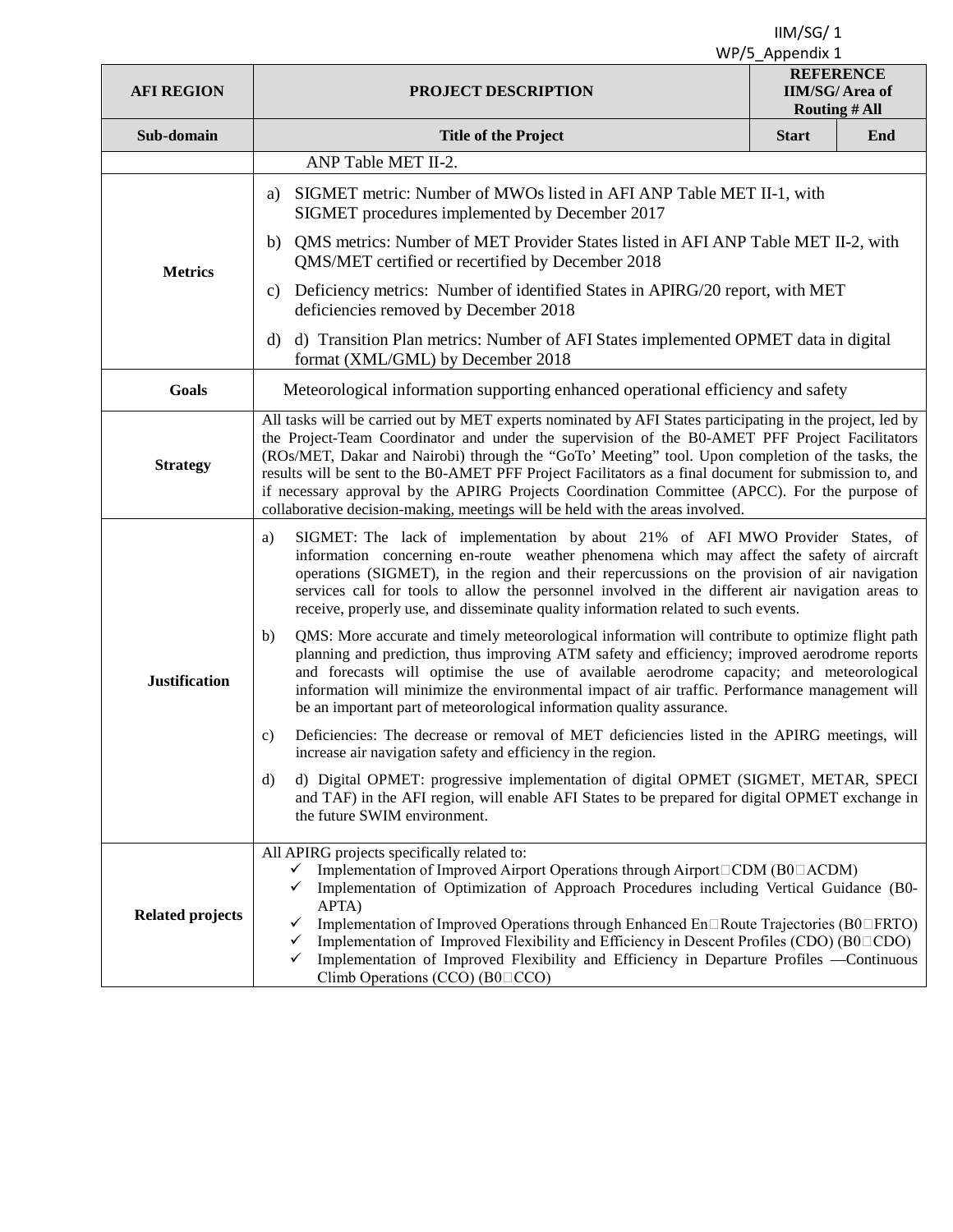|                                                                                                                                                                         |                                                                                                                        |            |                                                                                                                |                                         |                                                | $\cdots$ , $\sim$ $\cdots$ , $\sim$ $\sim$ $\sim$                                                                                            |  |
|-------------------------------------------------------------------------------------------------------------------------------------------------------------------------|------------------------------------------------------------------------------------------------------------------------|------------|----------------------------------------------------------------------------------------------------------------|-----------------------------------------|------------------------------------------------|----------------------------------------------------------------------------------------------------------------------------------------------|--|
| <b>Project Deliverables</b>                                                                                                                                             | Relationship<br>with the<br>Regional<br>Performance-<br><b>Objectives</b><br>(RPOs/PFFs)<br>and ASBU<br><b>Modules</b> | <b>KPI</b> | Responsible                                                                                                    | <b>Status of</b><br>Implement           | Date of<br><b>Delivery</b>                     | <b>Comments</b>                                                                                                                              |  |
|                                                                                                                                                                         |                                                                                                                        |            | <b>SIGMET</b>                                                                                                  |                                         |                                                |                                                                                                                                              |  |
| updated AFI regional<br><b>SIGMET Guide</b><br>distributed and placed on<br>ICAO website                                                                                | <b>AFI B0-AMET</b><br><b>PFF-1</b>                                                                                     |            | $\checkmark$ AFI B0-AMET<br>PFF Project<br>Coordinators                                                        | New edition<br>drafted                  | Before<br>October<br>$2015$ (after<br>APIRG/20 | Guide updated based<br>on the regional<br><b>SIGMET</b> Guide<br>Template                                                                    |  |
| ✓<br>Current level of<br>implementation of<br>SIGMET assessed through<br>annual SIGMET tests                                                                            | <b>AFI B0-AMET</b><br><b>PFF-1</b>                                                                                     |            | $\checkmark$ AFI B0-AMET<br>PFF Project<br>Coordinator<br>$\checkmark$ AFI B0-AMET-1<br>Project Team<br>Leader | Yearly<br><b>SIGMET</b><br><b>Tests</b> | December<br>2015                               | <b>Results of SIGMET</b><br>Tests in November<br>2015 will update the<br>level of<br>implementation under<br>the new edition of the<br>Guide |  |
| $\checkmark$<br>An updated list of States<br>not compliant with<br>SIGMET format.<br>established                                                                        | <b>AFI B0-AMET</b><br><b>PFF-1</b>                                                                                     |            | $\checkmark$ AFI B0-AMET<br>PFF Project<br>Coordinator<br>$\checkmark$ AFI B0-AMET-1<br>Project Team<br>Leader |                                         | December<br>2015                               |                                                                                                                                              |  |
| Details guidance to States<br>✓<br>not issuing SIGMET,<br>distributed                                                                                                   | <b>AFI B0-AMET</b><br><b>PFF-1</b>                                                                                     |            | $\checkmark$ AFI B0-AMET<br>PFF Project<br>Coordinator<br>$\checkmark$ AFI B0-AMET-1<br>Project Team<br>Leader |                                         | December<br>2016                               |                                                                                                                                              |  |
| <b>QMS</b>                                                                                                                                                              |                                                                                                                        |            |                                                                                                                |                                         |                                                |                                                                                                                                              |  |
| A Regional QMS/MET guide to<br>assist States in the production of<br>MET documentation under ISO<br>9001: 2008, developed,<br>distributed and placed on ICAO<br>website | <b>AFI B0-AMET</b><br><b>PFF-1</b>                                                                                     |            | AFI B0-AMET<br>PFF Project<br>Coordinator<br>AFI B0-AMET-1<br>Project Team<br>Leader                           |                                         | June 2016                                      |                                                                                                                                              |  |
| An updated list of States not<br>implementing or partially<br>implementing QMS, established<br>and placed on ICAO website                                               | <b>AFI B0-AMET</b><br><b>PFF-1</b>                                                                                     |            | AFI B0-AMET<br>✓<br>PFF Project<br>Coordinator<br>AFI B0-AMET-1<br>Project Team<br>Leader                      |                                         | December<br>2015                               |                                                                                                                                              |  |
| Training of MET personnel in<br>States that have not implemented<br>QMS, performed, and training<br>workshop                                                            | <b>AFI B0-AMET</b><br><b>PFF-1</b>                                                                                     |            | AFI B0-AMET<br>PFF Project<br>Coordinator<br>AFI B0-AMET-1<br>Project Team<br>Leader                           |                                         | December<br>2017                               |                                                                                                                                              |  |

<sup>1</sup> *Grey Task not started yet*   $1$  Grey

*Green Activity being implemented as scheduled* 

*Yellow Activity started with some delay, but will be implemented on time*

*Red Activity not implemented on time; mitigation measures are required*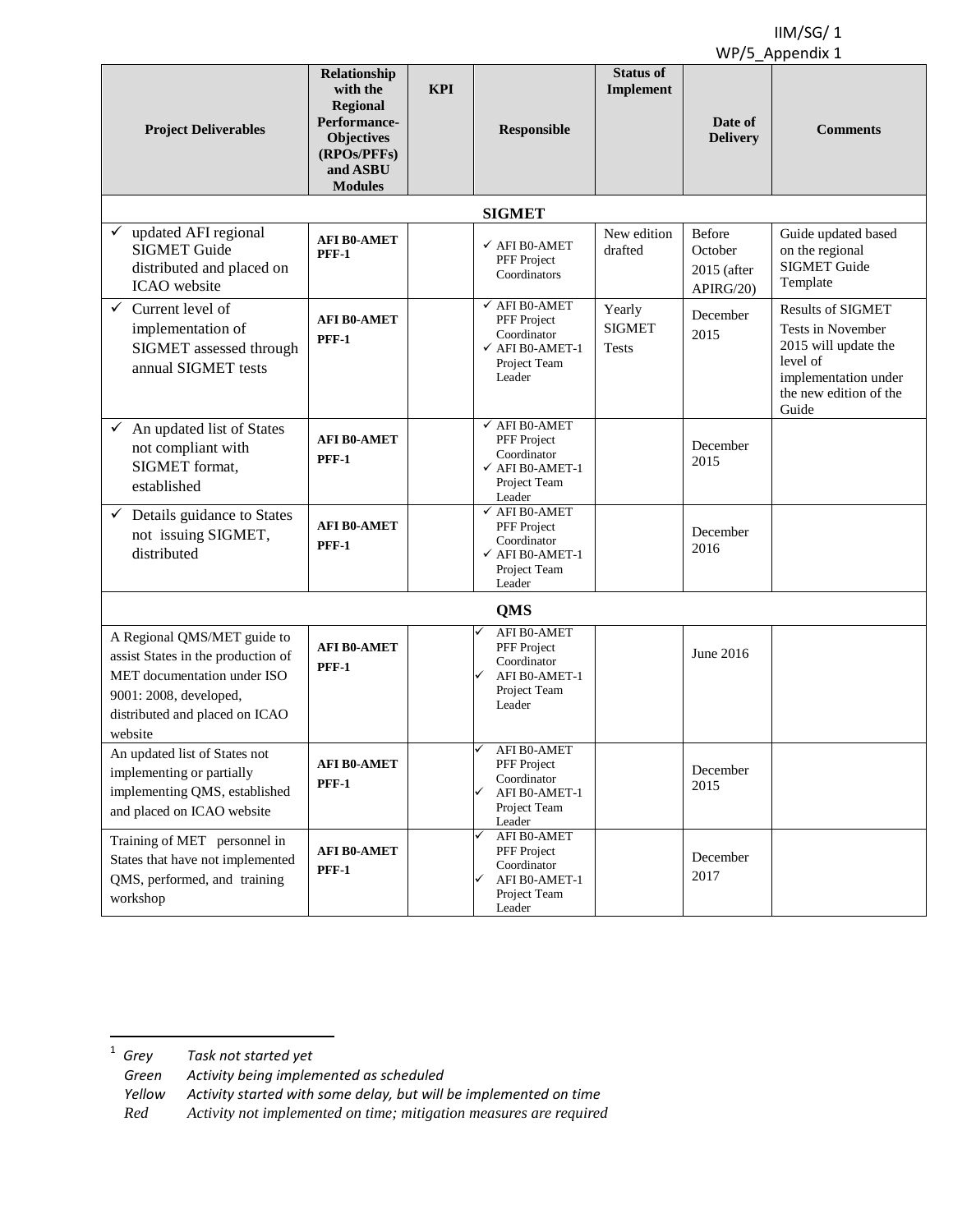|                                                                                                                                                                                                                                                                      |                                                                                                                               |            |                                                                                                                 |                                      |                                   | $\cdots$ , $\sim$ $\cdots$ $\sim$ $\sim$ $\sim$ $\sim$                 |
|----------------------------------------------------------------------------------------------------------------------------------------------------------------------------------------------------------------------------------------------------------------------|-------------------------------------------------------------------------------------------------------------------------------|------------|-----------------------------------------------------------------------------------------------------------------|--------------------------------------|-----------------------------------|------------------------------------------------------------------------|
| <b>Project Deliverables</b>                                                                                                                                                                                                                                          | Relationship<br>with the<br><b>Regional</b><br>Performance-<br><b>Objectives</b><br>(RPOs/PFFs)<br>and ASBU<br><b>Modules</b> | <b>KPI</b> | Responsible                                                                                                     | <b>Status of</b><br><b>Implement</b> | Date of<br><b>Delivery</b>        | <b>Comments</b>                                                        |
| Training on cost recovery<br>mechanism for MET<br>performed; training workshop<br>report encouraging Sates to<br>institute cost recovery<br>mechanism, distributed.                                                                                                  | AFI B0-<br><b>AMET</b><br><b>PFF-1</b>                                                                                        |            | $\checkmark$ AFI B0-AMET<br>PFF Project<br>Coordinator<br>$\checkmark$ AFI B0-AMET-1<br>Project Team<br>Leader  |                                      | December<br>2018                  |                                                                        |
| Report on QMS/MET Audit<br>trials, distributed and placed<br>on ICAO website                                                                                                                                                                                         | AFI B0-<br><b>AMET</b><br><b>PFF-1</b>                                                                                        |            | $\checkmark$ AFI B0-AMET<br>PFF Project<br>Coordinator<br>$\checkmark$ AFI B0-AMET-1<br>Project Team<br>Leader  |                                      | December<br>2015                  |                                                                        |
|                                                                                                                                                                                                                                                                      |                                                                                                                               |            | <b>MET Deficiencies</b>                                                                                         |                                      |                                   |                                                                        |
| Current air navigation<br>deficiencies in the MET field,<br>assessed and confirmed                                                                                                                                                                                   | <b>AFI B0-AMET</b><br><b>PFF-1</b>                                                                                            |            | AFI B0-AMET<br>PFF Project<br>Coordinator<br>AFI B0-AMET-                                                       |                                      | December<br>2015                  | <b>Updated MET</b><br>deficiencies to be<br>established by<br>APIRG/20 |
|                                                                                                                                                                                                                                                                      |                                                                                                                               |            | 1 Project Team<br>Leader                                                                                        |                                      |                                   |                                                                        |
| An updated list of MET<br>deficiencies for remaining AFI<br>States not listed in APIRG/19<br>report, established                                                                                                                                                     | <b>AFI B0-AMET</b><br><b>PFF-1</b>                                                                                            |            | AFI B0-AMET<br>PFF Project<br>Coordinator<br>AFI B0-AMET-1<br>Project Team<br>Leader                            |                                      | December<br>2016                  |                                                                        |
| An updated list of deficiencies<br>including States not compliant<br>with SIGMET format, established                                                                                                                                                                 | <b>AFI B0-AMET</b><br><b>PFF-1</b>                                                                                            |            | AFI B0-AMET<br>PFF Project<br>Coordinator<br>AFI B0-AMET-<br>1 Project Team<br>Leader                           |                                      | December<br>2015                  |                                                                        |
| List of States having develop<br>action plans to eliminate Terminal<br>Area Warnings deficiencies,<br>distributed                                                                                                                                                    | <b>AFI B0-AMET</b><br><b>PFF-2</b>                                                                                            |            | AFI B0-AMET<br>PFF Project<br>Coordinator<br>AFI B0-AMET-<br>2 Project Team<br>Leader                           |                                      | December<br>2018                  |                                                                        |
| Reports on Specific training<br>workshops in French and English<br>to assist States concerned to<br>address deficiencies related to the<br>implementation of the AMBEX<br>scheme and for the provision of<br>further advice and awareness,<br>issued and distributed | <b>AFI B0-AMET</b><br><b>PFF-2</b>                                                                                            |            | $\checkmark$ AFI B0-AMET<br>PFF Project<br>Coordinator<br>$\checkmark$ AFI B0-AMET-<br>2 Project Team<br>Leader |                                      | December<br>2016 and<br>June 2018 |                                                                        |